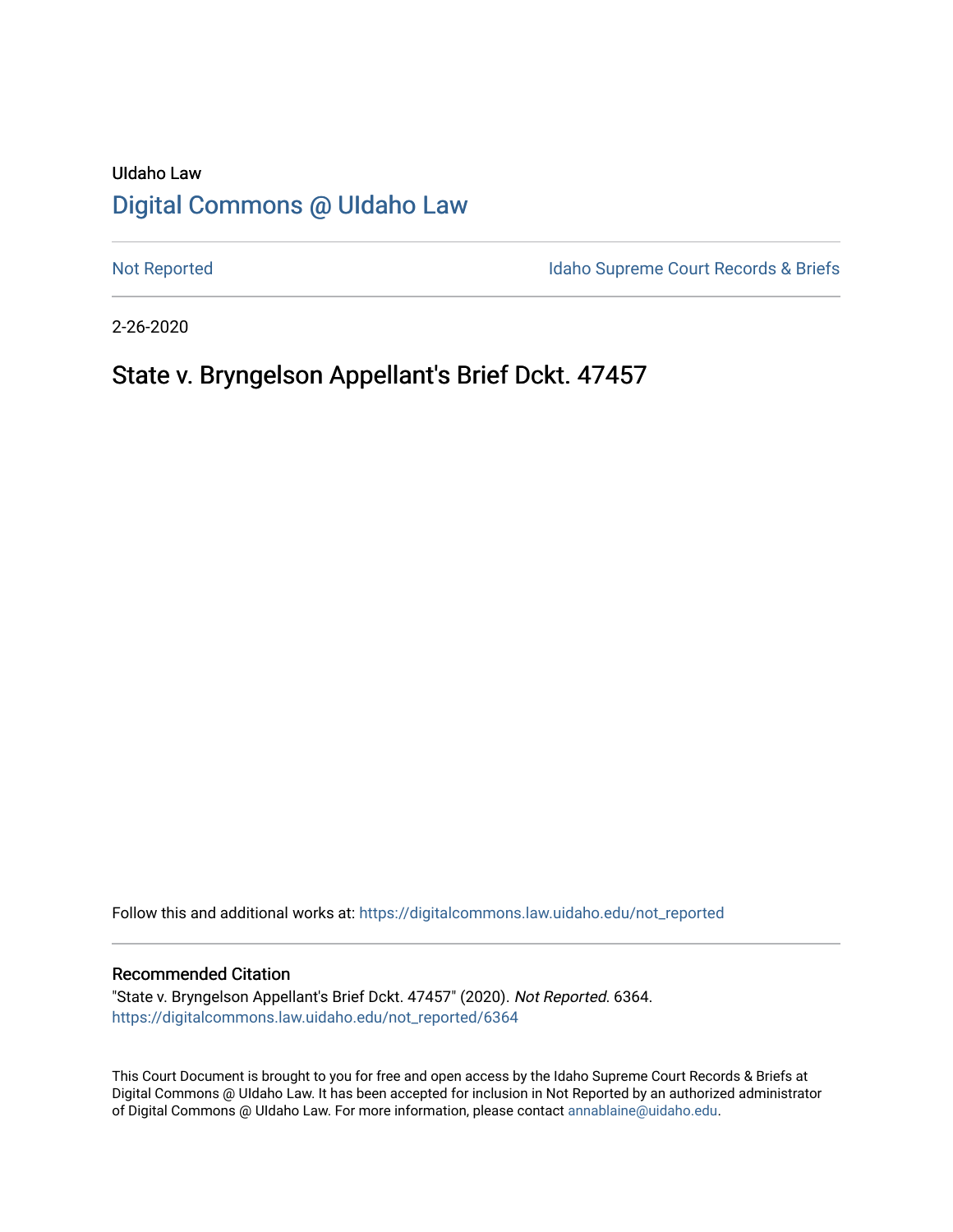Electronically Filed 2/26/2020 9:20 **AM**  Idaho Supreme Court Karel Lehrman, Clerk of the Court By: Brad Thies, Deputy Clerk

ERIC D. FREDERICKSEN State Appellate Public Defender I.S.B. #6555

KIMBERLY A. COSTER Deputy State Appellate Public Defender I.S.B. #4115 322 E. Front Street, Suite 570 Boise, Idaho 83702 Phone: (208) 334-2712 Fax: (208) 334-2985 E-mail: documents@sapd.state.id. us

## IN THE SUPREME COURT OF THE STATE OF IDAHO

| NO. 47457-2019                              |
|---------------------------------------------|
| <b>KOOTENAI COUNTY</b><br>NO. CR28-18-17047 |
| <b>APPELLANT'S BRIEF</b>                    |
|                                             |

## STATEMENT OF THE CASE

Nature of the Case

Kathleen Christine Bryngelson appeals from the district court's order denying her Idaho Criminal Rule 35 motion for a reduction of her sentence, which was a prison term of seven years, with two years fixed, for possessing a controlled substance. On appeal, she argues her sentence is excessive in light of the additional information she provided with her Rule 35 motion, and represents an abuse of the district court's sentencing discretion.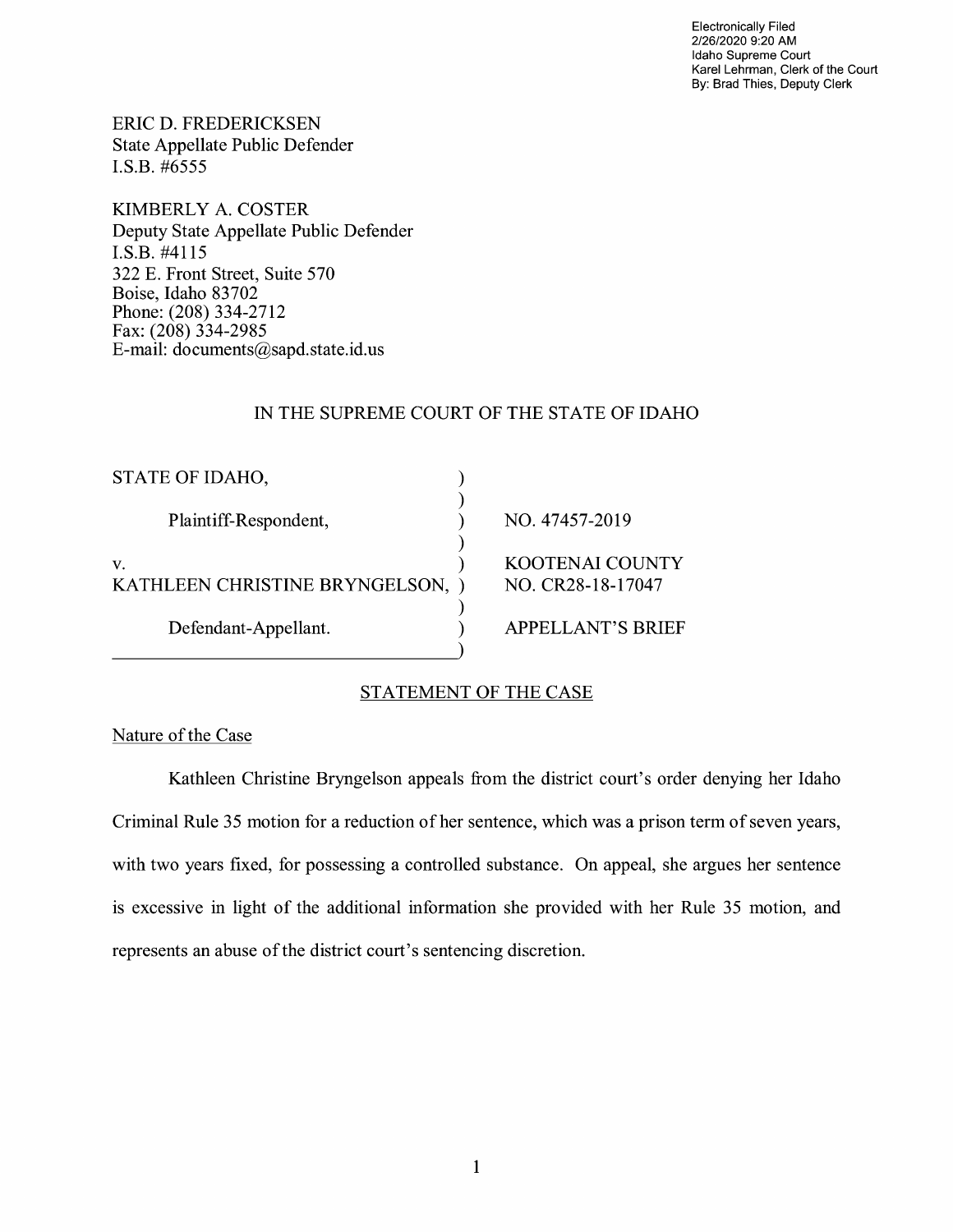### Statement of the Facts and Course of Proceedings

In October of 2018, Ms. Bryngelson was stopped by a Rathdrum police officer who knew she was driving without a valid license. (PSI, p.26.) During the ensuing encounter, the officer found small amounts of cocaine and marijuana in baggies, along with drug paraphernalia. (PSI, p.26.) The State charged Ms. Bryngelson with felony possession of a controlled substance, cocaine, misdemeanor possession of marijuana, and misdemeanor possession of drug paraphernalia; the State also alleged Ms. Bryngelson to be a persistent violator. (R., p.49.)

Pursuant to the terms of an agreement, Ms. Bryngelson pied guilty to the felony drug count; in exchange, the State dismissed the misdemeanors, dismissed its persistent violator allegation, and agreed to recommend a sentence no greater than retained jurisdiction. (R., p.149; Tr., p.9, L.14 - p.10, L.18.) The district court noted there was already a presentence investigation report completed in 2006, and with the consent of the parties, the court ordered a "file review" in lieu of a new presentence investigation. (Tr., p.17, Ls.4-21; PSI, pp.26-95.) At the parties' joint request, the district court released Ms. Bryngelson, pending sentencing, so she could participate in drug treatment at Port of Hope. (Tr., p.9, L.14 - p.10, L.18.) While on release and in treatment, however, Ms. Bryngelson tested positive for drug use more than once, and did not complete the treatment program.  $(Tr, p.23, L.20 - p.24, L.18; R., p.149; PSI, pp.22-$ 27.)

The Idaho Department of Correction prepared a file review letter containing a review of Ms. Bryngelson's criminal record and Idaho Department of Corrections records. (PSI, p.26.) The presentence investigator did not interview Ms. Bryngelson, but referenced the recent GAIN assessments which recommended "intensive out-patient treatment" (PSI, p.56), and the Mental Health Review, which found Ms. Bryngelson had "serious mental health illness or other mental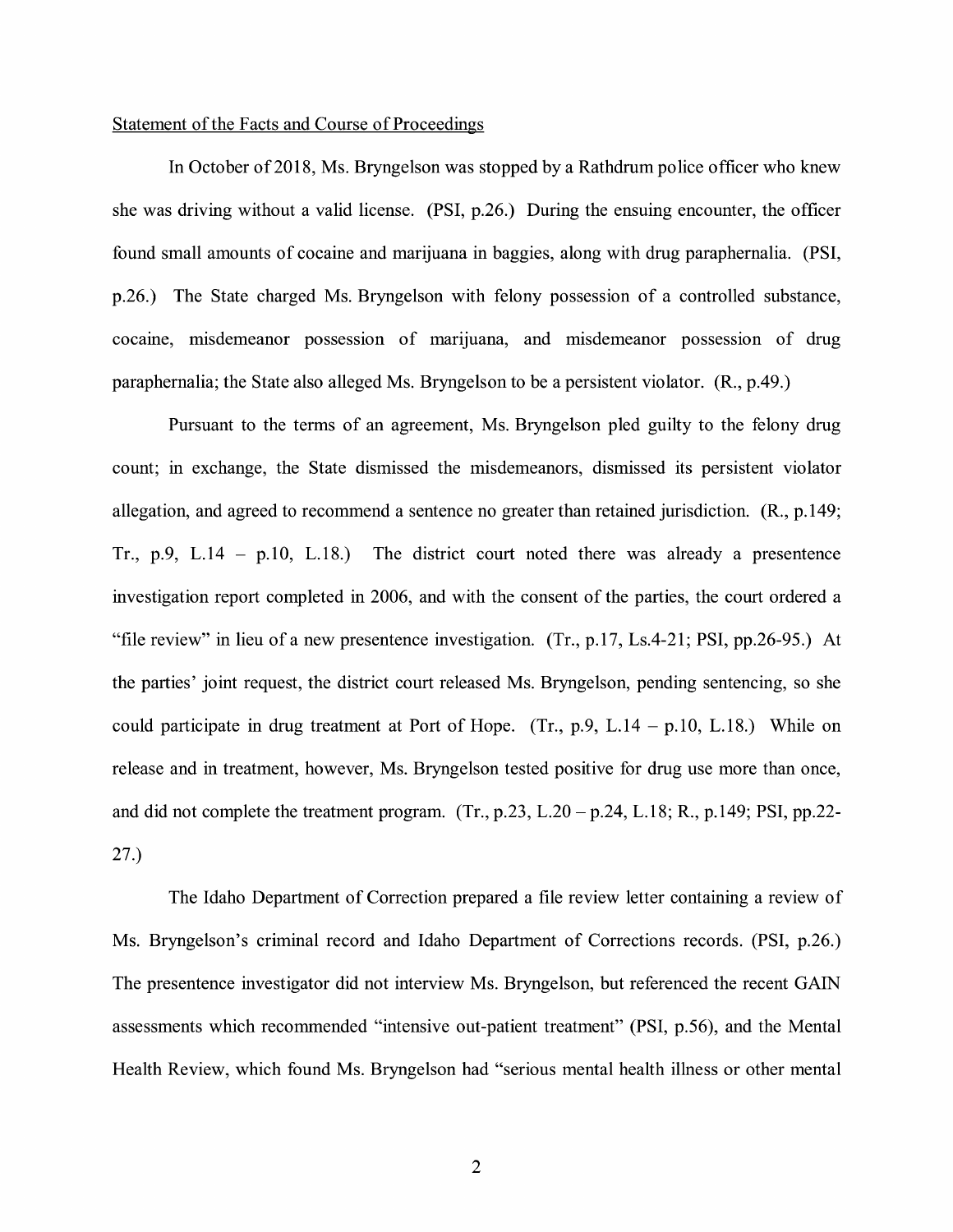health needs" and that "mental health treatment is recommended to minimize further deterioration," specifically, "[p] sychiatric medication evaluation, management, and education." **(PSI,** pp.36, 68.) Nonetheless, the presentence investigator recommended that Ms. Bryngelson be sentenced to a term of incarceration, without probation, but with beneficial programming. **(PSI,** p.36.)

At her sentencing hearing, Ms. Bryngelson pointed out that the file review letter omitted significant information about the past decade of her life and did not include a current report from Port of Hope. (Tr., p.22, L.13 -p.23, L.13.) She asked for a continuance to provide that information to the court and also asked to be released to complete her drug treatment. (Tr., p.22, L.13 -p.23, L.13.) The State objected to Ms. Bryngelson's continued release based on the positive drug tests, and it invoked the plea agreement's provision releasing it from the agreement's obligations.<sup>1</sup> (Tr., p.23, L.20 – p.24, L.22; R., p.149.) The district court granted the State's requests and revoked Ms. Bryngelson's release, and agreed the State was no longer bound to recommend a sentence with retained jurisdiction. (Tr., p.24, Ls.18-24, p.51, Ls.13-21.) Ms. Bryngelson withdrew her request for a continuance and decided to proceed with sentencing. (Tr., p.24, Ls.11-14.) She made corrections and updates to the file review letter, which were accepted by the district court. (Tr., p.25, L.14  $-$  p.29, L.23.)

Ms. Bryngelson asked the court for probation, or at least a chance to benefit from a rider program and prove herself a worthy probation candidate. (Tr.,  $p.35$ , L.23 – 38, L.22.) The State cited Ms. Bryngelson's recent infraction and misdemeanor history and asked the district court to impose a seven-year prison sentence, with two years fixed, without probation or retained

<sup>&</sup>lt;sup>1</sup> The terms of the plea agreement provide that the State would no longer be bound by the agreement in the event the defendant violated the court-ordered release conditions, and that a showing of a violation requires only probable cause.  $(R., p.149.)$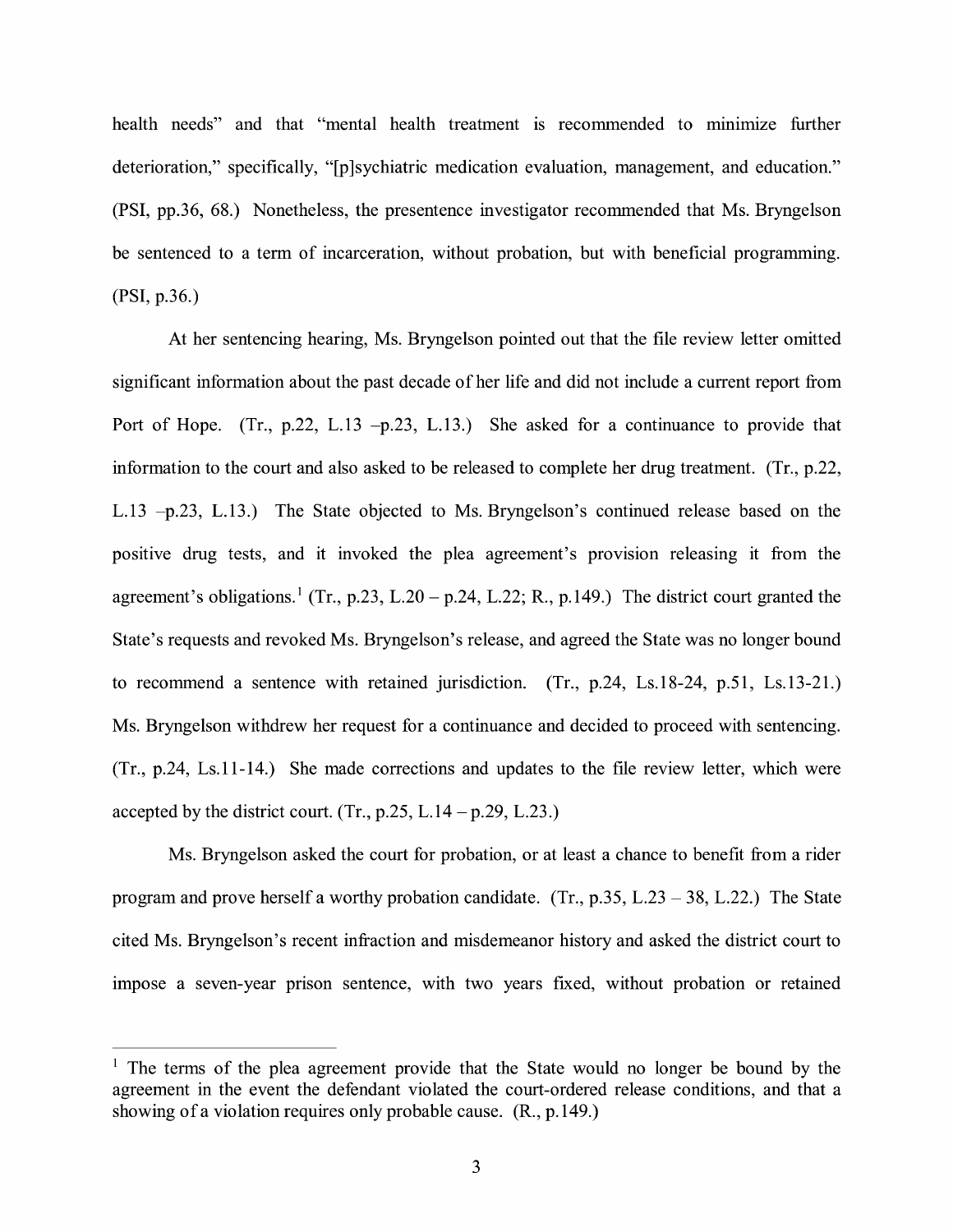jurisdiction. (Tr., p.32, Ls.18-22.) The district court adopted the State's recommendation. (Tr., p.41, Ls.2-8; R., p.165.)

Ms. Bryngelson timely filed a Criminal Rule 35(b) motion, asking the court for leniency. (R., p.171.) She included additional information in the form of a letter from Port of Hope. (R., p.174.) She also testified regarding her good behavior, her enrollment in classes, and her work assignment; she also told the court she had been diagnosed with a disabling heart condition.  $(Tr, p.45, L.18 - p.48, L.4)$  Additionally, she reported the stable housing and employment that she would have upon release. (Tr., p.45, L.18 - p.48, L.4.) She asked the district court to reconsider placing her on probation with drug court, retaining jurisdiction, or reducing the length of her sentence. (Tr., p.46, Ls.18-25.) The district court declined Ms. Bryngelson's requested Rule 35 relief. (Tr., p.52, Ls.20-22; R., p.181.)

Ms. Bryngelson filed a Notice of Appeal timely from the order denying her Rule 35 motion. (R., p.183.)

#### ISSUE

Did the district court abuse its discretion when it denied Ms. Bryngelson's Criminal Rule 35 Motion For Reduction Of Sentence?

#### ARGUMENT

# The District Court Abused Its Discretion When It Denied Ms. Bryngelson's Criminal Rule 35 Motion For Reduction Of Sentence

A. Introduction

The district court erred in denying Ms. Bryngelson's Criminal Rule 35(b) motion for reduction of her sentence. The additional information Ms. Bryngelson presented to the district court demonstrates that her sentence of seven years, with two years fixed, without probation or retained jurisdiction, is excessively harsh. The order denying her motion should be reversed.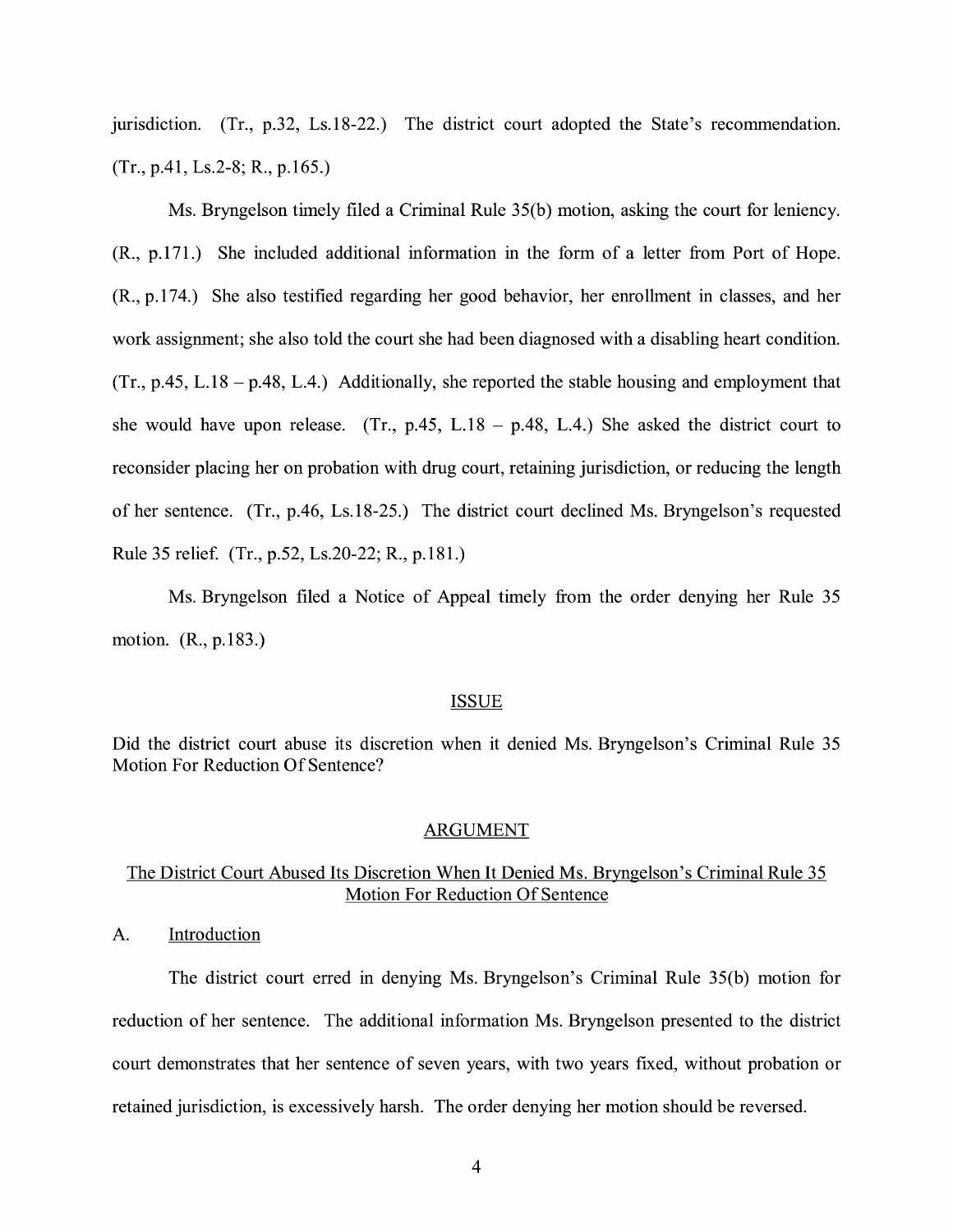#### B. Standard Of Review

The district court's sentencing decisions are reviewed under the multi-tiered abuse of discretion standard. *State v. Miller,* 151 Idaho 826, 834 (2011 ). The relevant inquiry is whether the district court: correctly perceived the issue as one of discretion; acted within the boundaries of its discretion; acted consistently with the legal standards applicable; and reached its decision by an exercise ofreason. *Id.; see also State v. Le Veque,* 164 Idaho 110, 12 (2018).

A request for reduction of sentence pursuant to Idaho Criminal Rule 35(b) is essentially a plea for leniency which may be granted if the sentence originally imposed was unduly severe. *State v. Trent,* 125 Idaho 251, 253 (Ct. App. 1994). "When presenting a Rule 35 motion, the defendant must show that the sentence is excessive in light of new or additional information subsequently provided to the district court in support of the Rule 35 motion." *State v. Huffman,*  144 Idaho 210, 203 (2007). "The criteria for examining rulings denying the requested leniency are the same as those applied in determining whether the original sentence was reasonable." *Trent,* 125 Idaho at 253.

The determination of whether to place a defendant on probation or instead to send her to prison is governed by the legal standards set forth in Idaho Code§ 19-2521, which require that the district court *not* impose a prison sentence "unless, having regard to the nature and circumstances of the crime and the history, character and condition of the defendant, it is of the opinion that imprisonment is appropriate for protection of the public ... " *Id.* Where, as in the present case, the district court lacks sufficient information at the time of sentencing to decide if a defendant is suitable for probation, the court has discretion to impose sentence and retain jurisdiction for further evaluation by the Department of Correction, and afford the defendant an opportunity to demonstrate her rehabilitation potential and suitability for probation.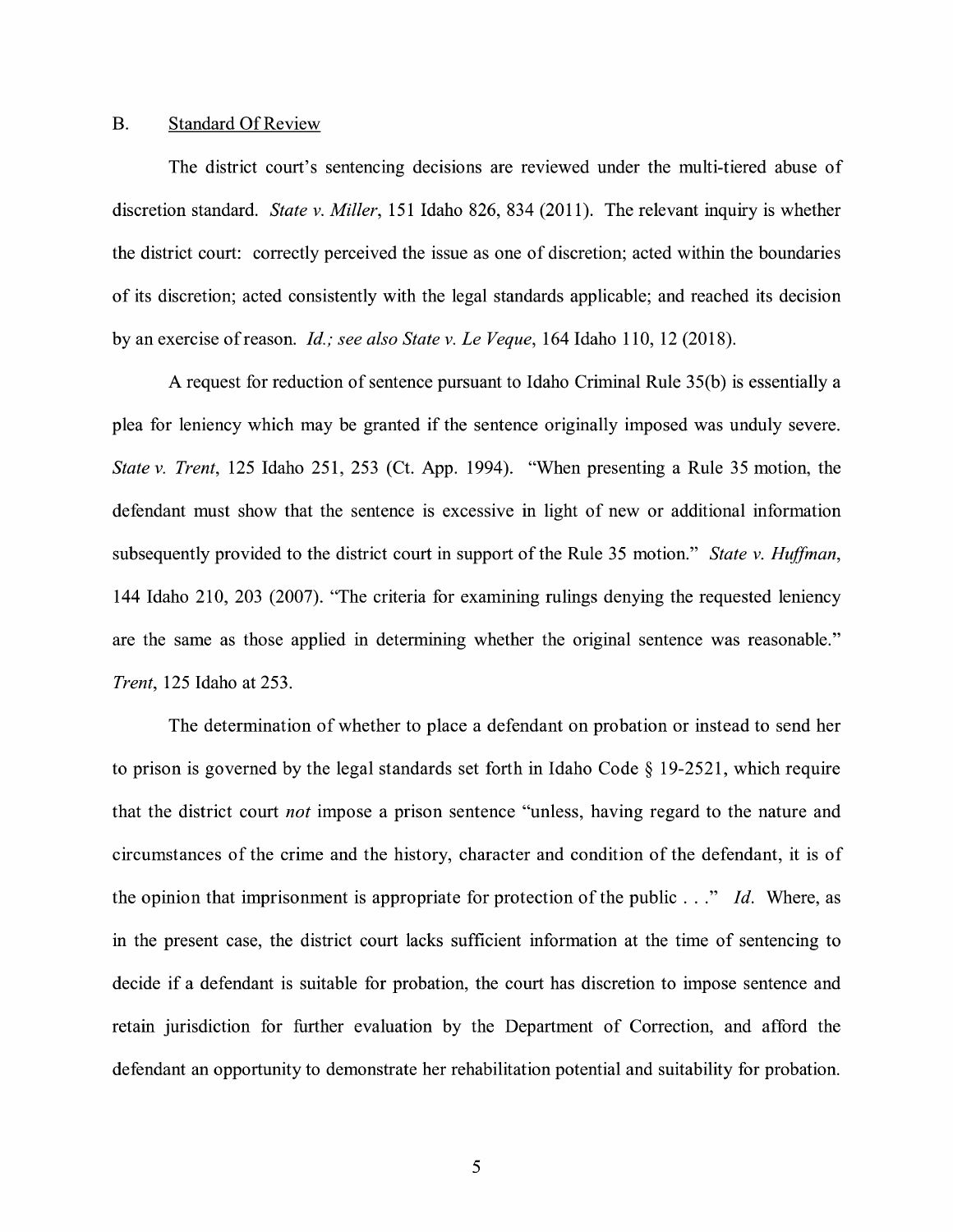*See* I.C. § 19-2601(4); *State v. Jones,* 141 Idaho 673, 677 (Ct. App. 2005); *State v. Lee,* 117 Idaho 203, 205-06 (Ct. App. 1991). The district court's refusal to retain jurisdiction for such further evaluation will not be deemed an abuse of discretion if the district court already has sufficient information to determine that a suspended sentence and probation would be inappropriate under Idaho Code § 19-2521. *State v. Toohill*, 103 Idaho 565, 567 (Ct. App. 1982).

Where a defendant challenges her sentence as excessively harsh, the appellate court conducts an independent review of the record, giving consideration to the nature of the offense, the character of the offender, and the protection of the public interest. *Miller,* 151 Idaho at 834.

C. The Additional Information Presented In Connection With Ms. Bryngelson's Rule 35 Motion Demonstrates That Her Seven Year Sentence, With Two-Years Fixed, Without A Chance Of Probation, Is Unreasonably Harsh

In connection with her Rule 35 motion, Ms. Bryngelson presented additional information that showed she was worthy of a chance to participate in drug court, or an earlier chance for parole. In the letter from Port of Hope, her counselor, Dixie Taylor informed the court that Ms. Bryngelson had been engaged in her treatment and focused on her sobriety, and that she had attended classes consistently, completing all required work. (R., p.174.)

Ms. Bryngelson also testified that upon her arrival at the prison she had enrolled in classes - TFAC (Thinking for a Change), and CBI-SA (Cognitive Behavior Interventions for Substance Abuse). (Tr., p.45, Ls.20-25.) Her behavior was good and she was given a job and had begun working, until chest pains and fluid around her heart forced her to take bedrest.  $(Tr, p.45, Ls.20 - p.46, L.2)$  Ms. Bryngelson also advised the court she had stable housing waiting in Hayden, and a job at a family-owned excavation company. (Tr., p.47, Ls.3-7.) She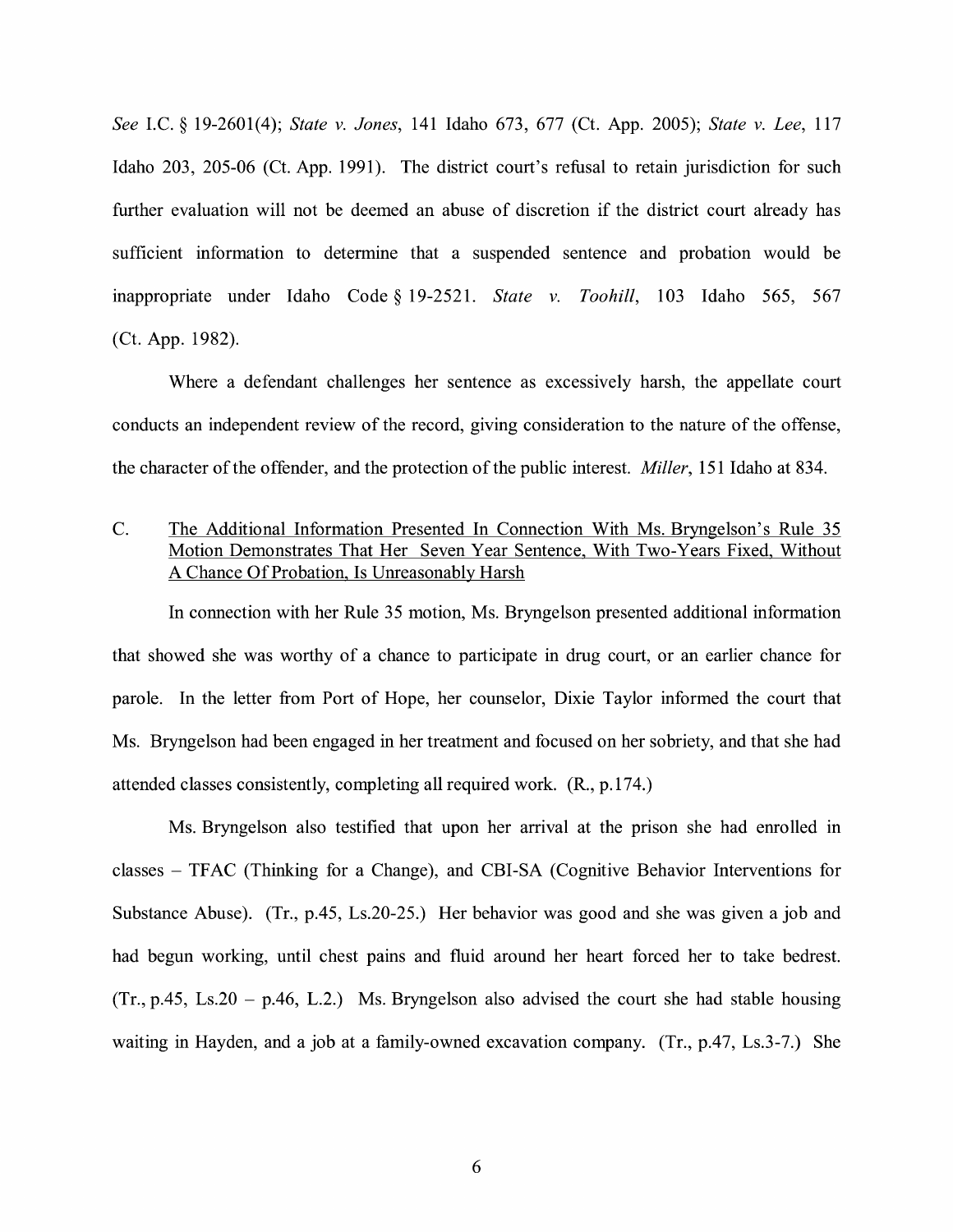also shared her intention to complete her education and her aspiration of a career in drafting and design. (Tr., p.47, Ls.10-14.)

Ms. Bryngelson additional asserts that, when viewed through the lens of this new information, her personal history further demonstrates that her sentence is unreasonably harsh.

Ms. Bryngelson was 34 at the time of her sentencing. (Tr., p.31, L.12.) She suffered traumatic childhood experiences that should be taken into account. She was raised by a mother who used drugs and was never around. (PSI, p.42.) Her biological father left when she was just two; her mother lied and said he was dead and then had three more children, with other men, and one of those men raped Ms. Bryngelson when she was nine. (PSI, p.42.) He mother subsequently overdosed on heroin in the bathtub while the younger children were home, and Ms. Bryngelson and her siblings were then placed in foster care. (PSI, p.42.)

Ms. Bryngelson began drinking at age 15 and developed a serious drinking problem. (PSI, p.58.) She was consuming about two fifths of tequila a day when this offense occurred. (PSI, p.58.) It was not until she was in her thirties that Ms. Bryngelson started using cocaine, specifically crack cocaine, on weekends. (PSI, p.58.) The GAIN assessed Ms. Bryngelson as having severe alcohol and drug disorders and recommended she receive "intensive out-patient treatment." (PSI, p.56.) In addition, her Mental Health Review found Ms. Bryngelson had "serious mental health illness or other mental health needs" and that "mental health treatment is recommended to minimize further deterioration," specifically, "[p]sychiatric medication evaluation, management, and education." **(PSI,** pp.36, 68.) It further warned that Ms. Bryngelson's mental health disorders posed a "high potential for distraction from treatment." (PSI, p.64.) Regrettably, but upon the advice of her counselor, Ms. Bryngelson was not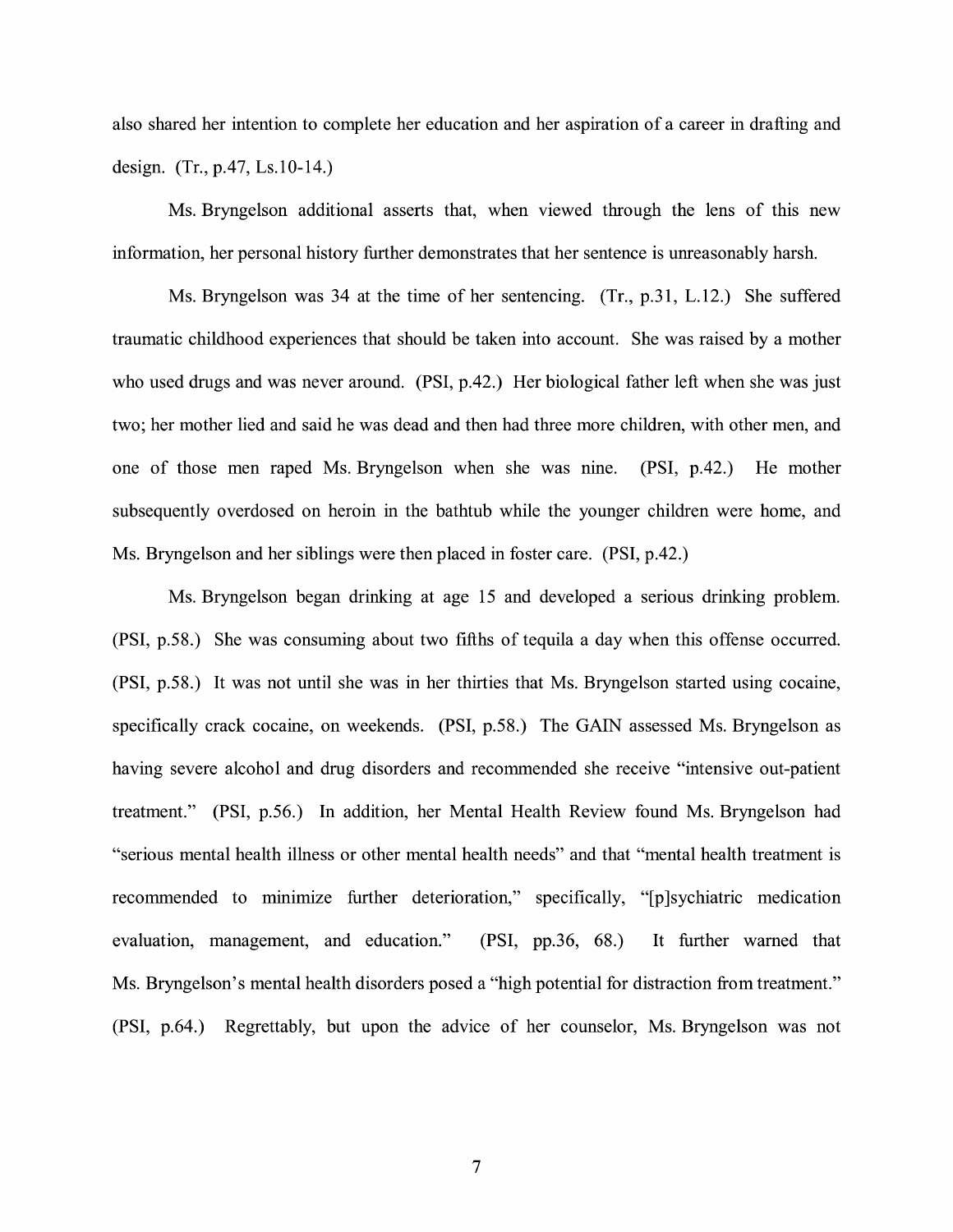receiving mental health treatment but had deferred seeing a mental health professional until she

had made further progress in drug treatment. (Tr., p.26, Ls.2-7.)

However, and notwithstanding the lack of needed mental health treatment,

Ms. Bryngelson still made progress in treatment at Port of Hope. She told the court at her

original sentencing,

I love being in recovery. I love  $-$  I never thought I would love life not using drugs and alcohol, but I do very much so.

And I actually associate with my family now and I don't avoid them because back when I was using drugs and alcohol, I wouldn't go around my family, I wouldn't do that. And now I'm actually involved very much in my kids' life and my nieces and nephews and my mom. And I just know I've changed my life a lot, and I just - I don't know how to be able to show that to you because I don't have a report from anyone.

(Tr., p.28, Ls.9-23.)

Regarding her desire for probation, she explained,

I feel I would benefit a lot -- a lot more on probation, a lot more staying in my treatment than I would being -- one of my biggest issues in my life is abandonment and -- from both my parents and me to my children, carried on to my children. And I don't feel that if  $-I$  feel that if that cycle continues then I will continue on a bad path and that's not what I want. I'm 34 and I want -- my goal was to have all my children under one roof and to be the mom I know I can be.

(Tr., p.31, Ls.5-16.)

She acknowledged her past failures on probation, when she was in her early twenties, she

told the court that now, at 34,

I feel that I can -- I can make it on probation this time. And I didn't give myself a chance in the past. I didn't care. I was a naive child and I thought rules didn't matter, and I know now that they do. And I know I can -- I know I can. And for the first time in my life I have that focus and I have a great support system and I never had that before. I never had someone I could call whenever I felt like. Like I just had my brother's four-year death anniversary<sup>2</sup> on Friday, and it was first time that I didn't get drunk. He died in my arms on my driveway and it was the first

<sup>2</sup>Ms. Bryngelson's brother died of suicide in May of 2018. **(PSI,** p.64.)